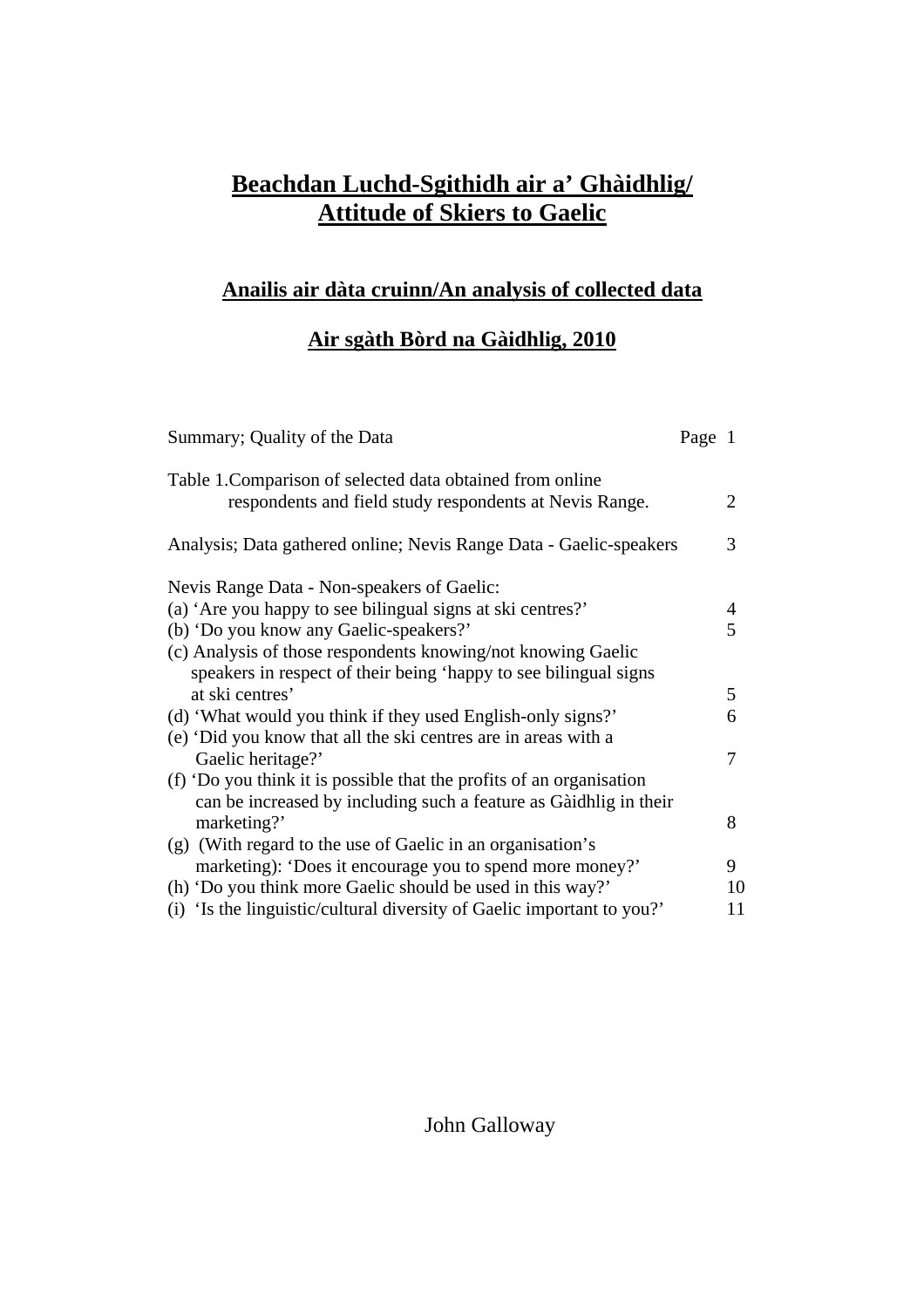# **Beachdan Luchd-Sgithidh air a' Ghàidhlig/ Attitude of Skiers to Gaelic**

## **Anailis air dàta cruinn / An analysis of collected data (2010)**

This report comprises the analysis of data elicited by a survey relating to the presence of bilingual signage at Scottish ski centres. The survey was undertaken by Comunn na Gàidhlig (CnaG), with funding from Highlands & Islands Enterprise. The target group was nominally 'skiers', but several respondents identified themselves as snowboarders, who nowadays share the ski centre facilities. However, for brevity 'skiers' will be used hereafter, as a generic term for both. Bòrd na Gàidhlig is appreciative of the access to this data freely provided by CnaG.

### **1. Summary**

The data was not sufficiently sound for assertive conclusions to be drawn; what it yields is an indication of what several general attitudes may be.

Gaelic-speaking respondents were almost all supportive of almost all views which were favourable to Gaelic. Most non-speakers liked the bilingual signage but only about a quarter would have disliked the signs had they been in English alone: many would not have noticed the absence of Gaelic. Just over a third of non-speakers knew of the Gaelic heritage of ski centre locations. There was overwhelming doubt that use of Gaelic in marketing could increase profits, or that it could induce the respondents themselves to spend more. Even in that portion of the data which had to be disregarded for analysis because of the unregulated method of collection, only half of the disproportionately large number of Gaelic-speaking respondents believed that increased profits were possible.

The picture which emerges from this very limited study is thus of a small minority of Gaelicspeakers who are strongly supportive of the language's promotion and development, a slightly larger minority of non-speakers who are hostile to it, and a large majority of nonspeakers who quite like the visible presence of Gaelic, and are passively supportive of the language without according it much importance in their own lives.

### **2. Quality of the Data**

Most of the data is not valid as evidence in an objective investigation, because of defects in the design of the bilingual questionnaire and the method of sampling the respondents. In several of the questions the Gaelic and English versions differed and it seems unlikely that all the responses were based on a common interpretation. In respect of sampling, there were two methods: an online facility which allowed respondents to be self-selecting, and was thus uncontrolled and apparently open to multiple responses by individuals, some of whom may not have been skiers. This is borne out by the four submissions - all antagonistic to Gaelic – apparently made by one respondent, and by a comparison with responses provided by the other sample, taken amongst skiers at the Nevis Range Ski Centre: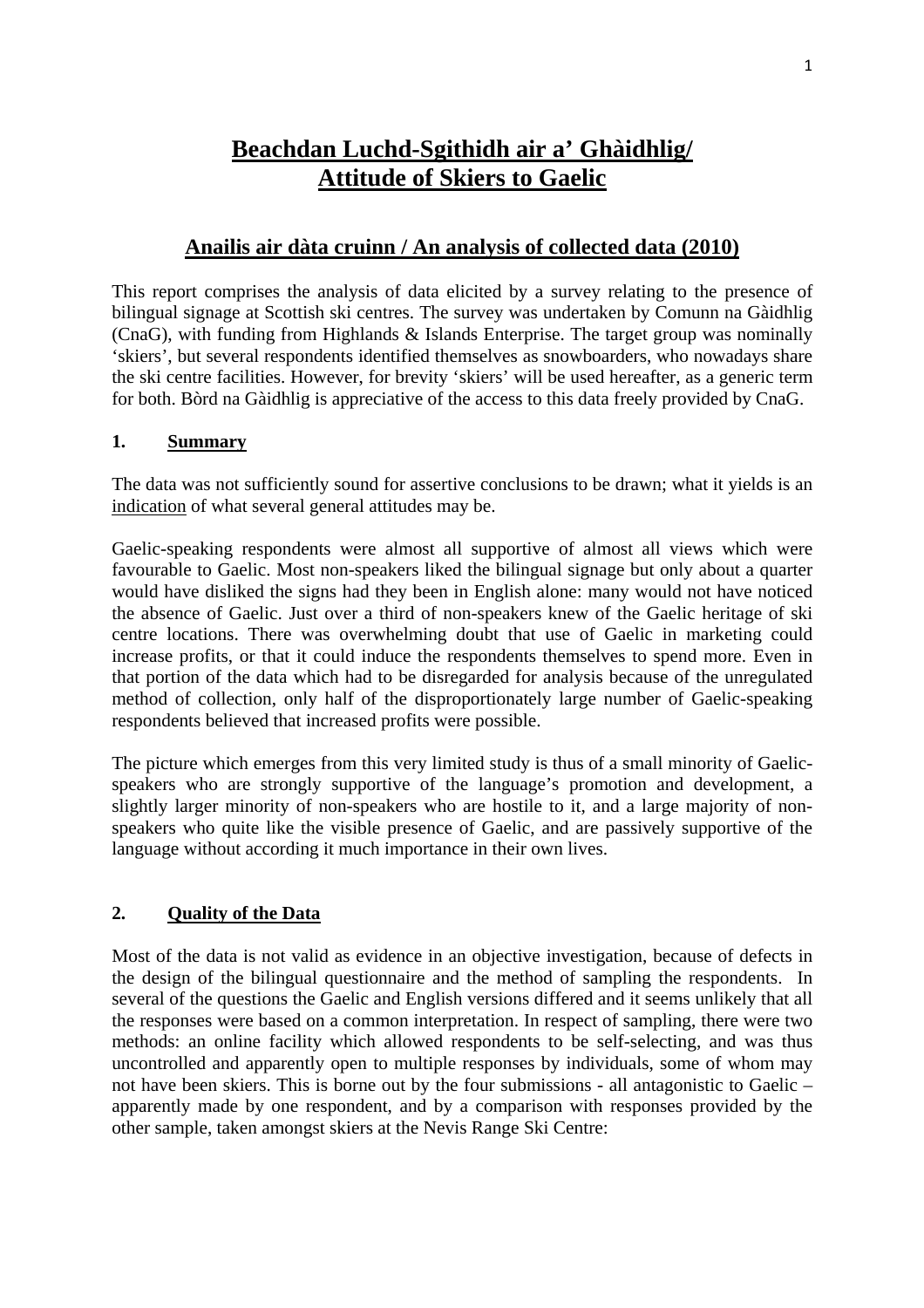#### Table 1. Comparison of selected data obtained from online respondents and field study respondents at Nevis Range.

| Questions as on questionnaire                                                                                                                                                                                                                               | Online responses<br>$(n=177)$                              | Nevis Range responses<br>$(n=82)$                       |
|-------------------------------------------------------------------------------------------------------------------------------------------------------------------------------------------------------------------------------------------------------------|------------------------------------------------------------|---------------------------------------------------------|
| A bheil Gàidhlig agaibh?/ Do you speak Gaelic?                                                                                                                                                                                                              | 39 (22%)<br>Yes:                                           | Yes: $3(4%)$                                            |
| A bheil sibh eòlach air daoine le Gàidhlig/ Do you know any<br>Gaelic speakers?                                                                                                                                                                             | Yes: $126(71%)$                                            | Yes: $39(48%)$                                          |
| A bheil sibh toilichte na soidhnichean dà-chànanach<br>fhaicinn/ Are you happy to see bilingual signs at ski centres?                                                                                                                                       | Yes: $135(76%)$<br>No: $22(12%)$<br>Indifferent: $21(12%)$ | Yes: $55(67%)$<br>No: $6(7%)$<br>Indifferent: $19(23%)$ |
| Mura a biodh iad ann?/ What would you think if they used<br>English-only?                                                                                                                                                                                   | Yes: $35(20%)$<br>No: $94(53%)$                            | Yes: $9(11\%)$<br>No: $22(27%)$                         |
| A bheil fios agaibh gu bheil Gàidhlig a' buntainn ris an àite<br>seo?/ Did you know that all the ski centres are in areas with a<br>Gaelic heritage?                                                                                                        | Yes: $132(75%)$                                            | Yes: $29(35%)$                                          |
| A bheil thu den bheachd gum biodh deagh bhuaidh aig a'<br>Ghàidhlig air prothaidean chompanaiaidhean?/Do you think<br>it is possible that the profits of an organisation can be<br>increased by including such a feature as Gàidhlig in their<br>marketing? | Yes: $59(33%)$                                             | Yes: 11 (13%)                                           |
| A bheil sibh den bheachd gum bu choir barrachd Ghàidhlig a<br>bhith mun cuairt an àite?/ Do you think more Gàidhlig<br>should be used in this way?                                                                                                          | Yes, unqualified: 110<br>(62%)                             | Yes, unqualified: 29<br>(35%)                           |

It can be seen that the internet sample had a percentage of Gaelic-speakers more than five times greater than that of the Nevis Range field study sample, as well as higher - sometimes very much higher - percentages of respondents who were supportive of Gaelic signage, and of others who were opposed to it.

The data submitted online is thus only useful in consideration of the differential favour given to particular arguments presented in support of the responses given. The data taken at Nevis Range has more validity, and was used as the basis of this analysis. However, as it was gathered at a single location, on a single occasion, and apparently by both face-to-face interviews and unrestricted distribution of the questionnaires (it is not known if all the Nevis Range respondents were confirmed as skiers or snowboarders), the following analysis can only provide an indication of what skiers' attitude to Gaelic may be, rather than reliable findings.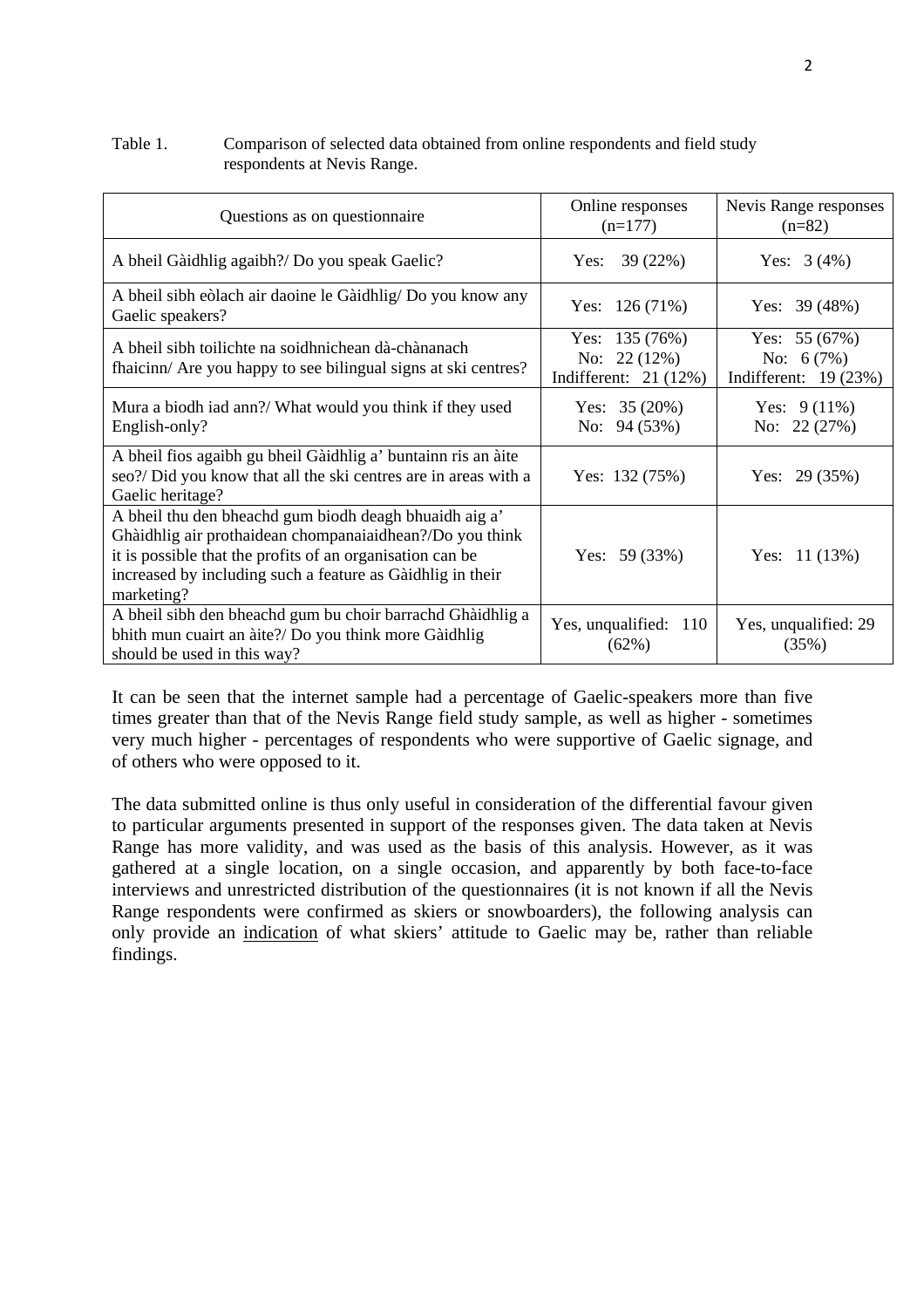### **3. Analysis**

### **3.1.** Data gathered online

As explained above, the data as a sample is unreliable, but the reasons respondents gave for supporting or opposing bilingual signage may, in their proportion relative to one another, give an indication of the prevalence of different views.

Gaelic-speakers most often cited language status and assertion of cultural/linguistic distinction as their reasons for wanting to see Gaelic on signs; fewer mentioned heritage, and very few thought of possible benefit to tourism or to Gaelic-speaking skiers. Non-speakers of Gaelic who supported bilingual signs most frequently cited heritage, culture, Gaelic/Scottish identity, encouragement of Gaelic, and its status as a/the national language in that order; some simply thought that showing Gaelic was appropriate and that it would be a 'shame', 'disrespectful', 'strange', or denial of a 'basic right' not to have it; only one person thought it might help tourism. Amongst non-speakers opposed to bilingual signage, the most frequent and hostile objections raised were about cost (typically, 'money could be better spent in other ways'), followed by concerns about confusion (with possible risks to safety); some just didn't see the point – either because they didn't have Gaelic themselves, or so few others had it.

With regard to the possibility that the use of Gaelic in marketing could increase an organisation's profits, or induce them to spend more themselves, those Gaelic-speakers giving an opinion most often cited cultural tourism, interest and the attractiveness of the Gaelic 'brand' as reasons for possible commercial success. Only three expressed doubts, but many did not answer the question at all. Amongst non-speakers of Gaelic supportive of the notion, the inherent attractions of culture, heritage and history – both for tourists and themselves as Scots – were thought conducive to increased profits, but as many dismissed the possibility. Apparently applying the question more directly to the ski centre than to the hypothetical organisation of the question, this group believed that skiers were primarily interested in skiing, that finance would be better spent on other things, that only the Gaelicspeaking and non-skiing tourist minorities would be interested, and that Gaelic gave no extra value.

### **3.2** Nevis Range Data

Of the 85 completed questionnaires, 3 which were completed by staff at the Centre were set aside; they were implicated as employees of the organisation(s) associated with the bilingual signage.

#### **3.2.1** Gaelic-speakers

Three of the remaining 82 identified themselves as Gaelic-speakers.

This included an individual who described his Gaelic as 'beagan'. All three were male: one in the age-range 17-30, one 31-50 and the third did not give his age. They were all happy to see the bilingual signage, and would have been displeased had it been in English alone, citing cultural heritage, local identity and Gaelic's status as a/the national language as justification for the language's use.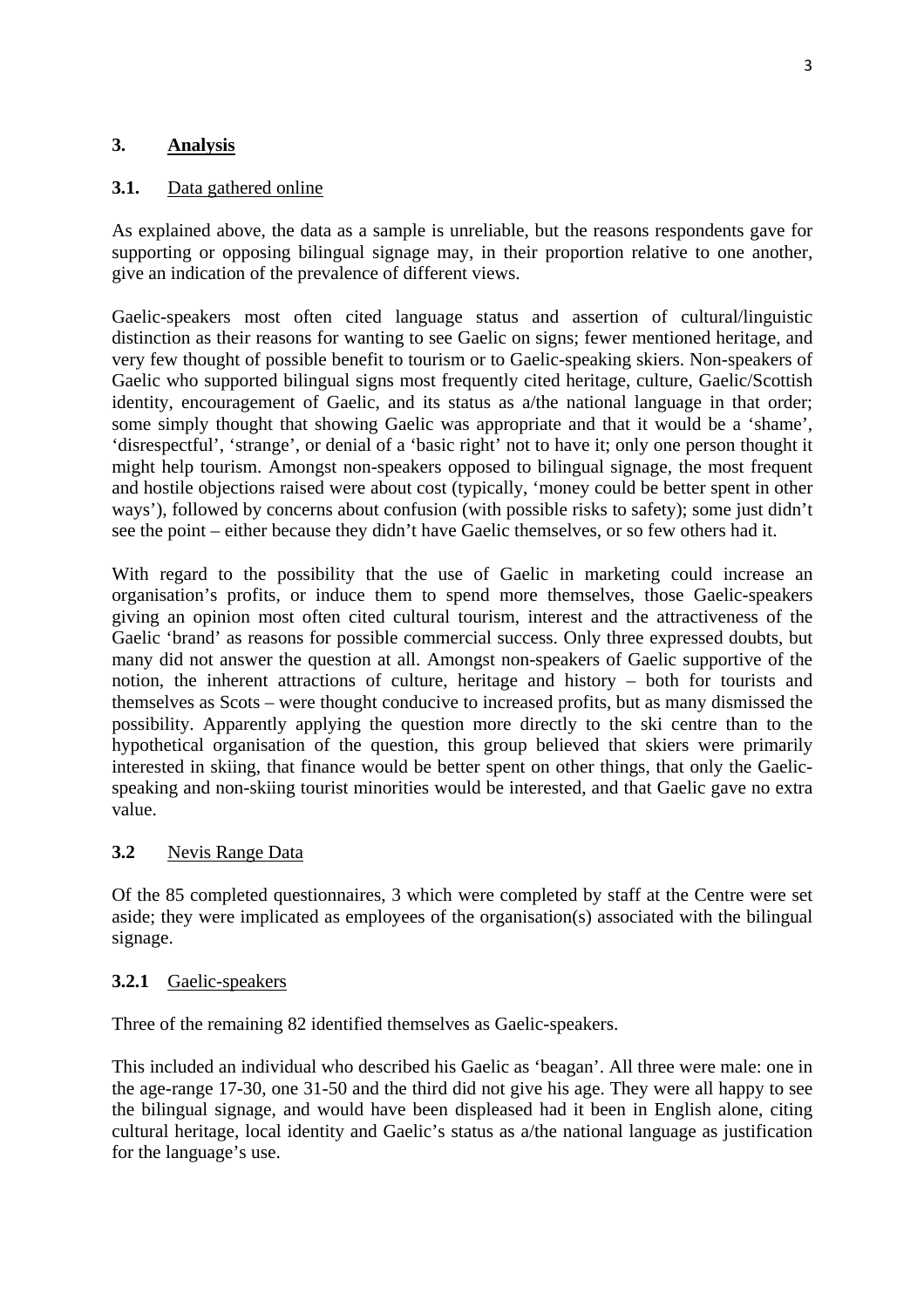With regard to the recognition of the Gaelic heritage of the ski centre location(s), two of the three had not known of this - although whether their unawareness referred the Nevis Range alone (the Gaelic version of the question citing 'ris an àite seo'), or 'all the ski centres' (as in the English version) - is uncertain. The youngest thought that use of Gaelic could increase an organisation's profits; another did not; the third's response apparently referred to the supplementary question in English - the appearance of Gaelic on signs did not encourage him to spend more.

All three thought that there should be more Gaelic 'mun chuairt an àite'/ 'used in this way', although the respondent with 'beagan' Gaelic felt that it was 'a good idea to a point, but needs to be assessed cost-wise with other necessary things'. Unlike the other two, he felt that 'cultar 's cànan na Gàidhlig'/ 'the linguistic/cultural diversity of Gaelic' was not important to him, 'but quite nice'.

### **3.2.2** Non-speakers of Gaelic

The data is analysed here, question by question. It is assumed that the responses given were to the English version of the questions. It should be borne in mind that the number of respondents is small and that no great significance can be attached to any particular number of responses or to the percentages.

## **(a)** 'Are you happy to see bilingual signs at ski centres?'

The consensus was very positive; although a quarter were indifferent, two thirds were happy, and fewer than one in twelve were not. A greater proportion of female than male respondents were pleased.

|                            | All          |                        |            |              | Males: Total and age range analysis |              |       | Females: Total and age range<br>analysis |                          |             |                |                |          |  |
|----------------------------|--------------|------------------------|------------|--------------|-------------------------------------|--------------|-------|------------------------------------------|--------------------------|-------------|----------------|----------------|----------|--|
|                            | Respondents  | Total                  | $0-$<br>16 | $17 -$<br>30 | $31 - 50$                           | $51 -$<br>65 | $65+$ | Total                                    | $\Omega$<br>16           | $17-$<br>30 | $31 -$<br>50   | $51-$<br>65    | $65+$    |  |
| Happy                      | 52<br>(66%)  | 27<br>(56%)            |            | 4            | 17<br>(61%)                         | 5            | 1     | 25<br>(81%)                              | 1                        | 10          | 10             | $\overline{4}$ |          |  |
| Not happy                  | 6<br>$(8\%)$ | 5<br>$(10\%)$          |            | 3            |                                     | 1            |       | $(2\%)$                                  |                          |             |                |                |          |  |
| Indifferent                | 19<br>(24%)  | 14<br>(29%)            |            | 3            | 9                                   |              |       | 5<br>(16%)                               | ۰                        | 3           | $\overline{2}$ |                |          |  |
| N <sub>o</sub><br>response | 2<br>(3%)    | $\overline{2}$<br>(4%) |            |              |                                     |              |       |                                          | $\overline{\phantom{0}}$ |             |                |                |          |  |
| Total                      | 79           | 48                     | $\Omega$   | 10           | 28                                  | 8            | 2     | 31                                       | л.                       | 13          | 13             | 4              | $\theta$ |  |

| Table 2. |  | Nevis Range non-speakers: 'Are you happy to see bilingual signs at ski centres?' |
|----------|--|----------------------------------------------------------------------------------|
|          |  |                                                                                  |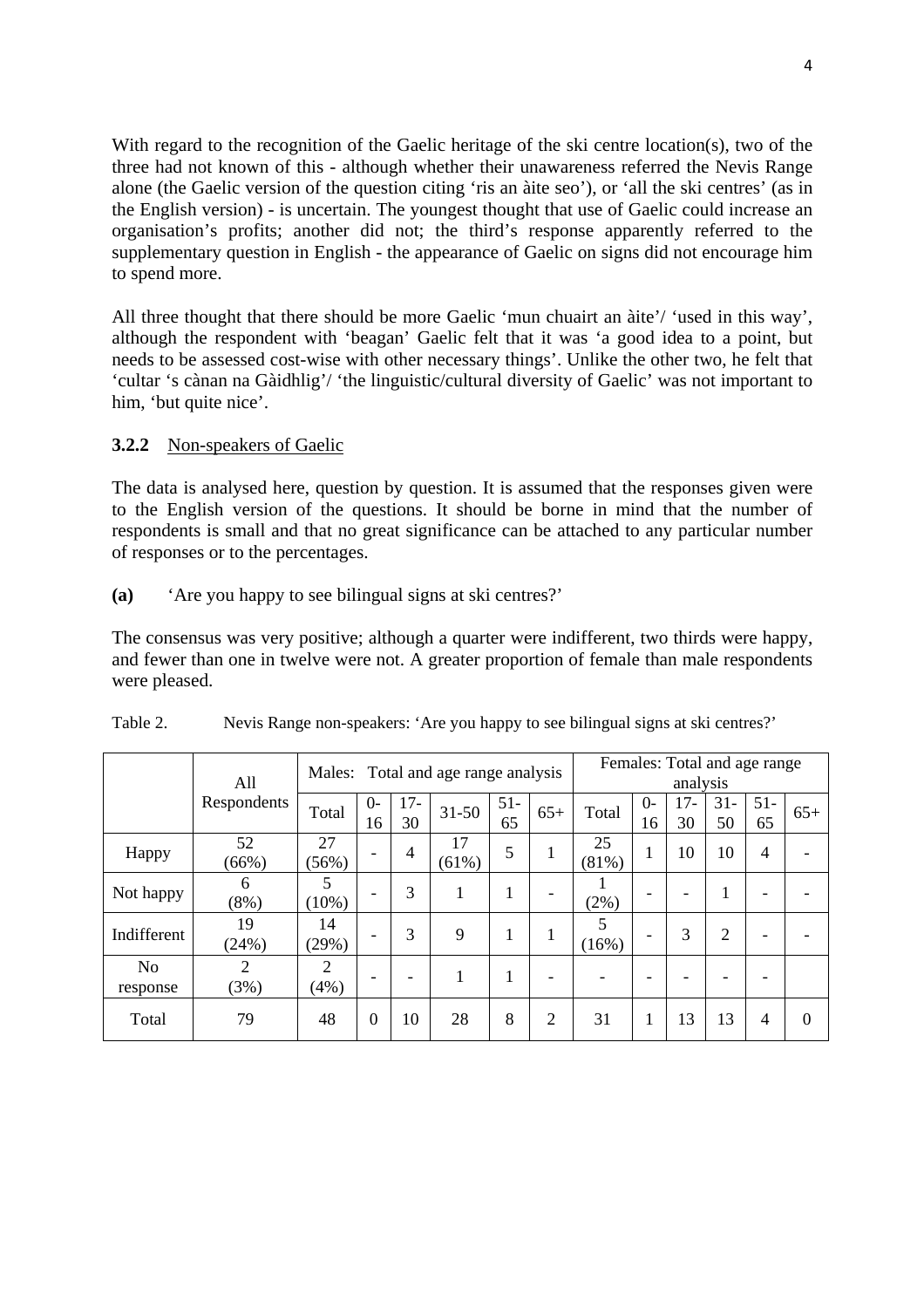#### **(b)** 'Do you know any Gaelic-speakers?'

The proportions of respondents knowing and not knowing were approximately similar; this also applied to male and female respondents as groups.

|                            |                |                |          | Males: Total and age range |        |        |       | Females: Total and age range |      |          |                |        |       |
|----------------------------|----------------|----------------|----------|----------------------------|--------|--------|-------|------------------------------|------|----------|----------------|--------|-------|
|                            | All            |                |          | analysis                   |        |        |       |                              |      | analysis |                |        |       |
|                            | Respondents    | Total          | $0-$     | 17-                        | $31 -$ | $51 -$ |       | Total                        | $O-$ | $17 -$   | $31 -$         | $51 -$ |       |
|                            |                |                | 16       | 30                         | 50     | 65     | $65+$ |                              | 16   | 30       | 50             | 65     | $65+$ |
| Knew                       | 36<br>(46%)    | 21<br>(44%)    | ۰        | 6                          | 10     | 4      |       | 15<br>(48%)                  | 1    |          | 6              | 3      |       |
| Didn't<br>know             | 39<br>(49%)    | 25<br>(52%)    | ۰        | っ                          | 18     | 4      |       | 14<br>(45%)                  |      | 8        | 5              |        |       |
| N <sub>0</sub><br>response | $\overline{4}$ | $\overline{c}$ | ۰        | $\overline{2}$             |        |        | ٠     | 2                            |      |          | $\overline{2}$ |        |       |
| Total                      | 79             | 48             | $\theta$ | 10                         | 28     | 8      | 2     | 31                           |      | 13       | 13             | 4      |       |

Table 3. Nevis Range non-speakers: 'Do you know any Gaelic speakers?'

**(c)** Analysis of those respondents knowing/not knowing Gaelic speakers in respect of their being 'happy to see bilingual signs at ski centres'.

This was undertaken to see if acquaintance with Gaelic-speakers, and hence possibly some recognition of issues relating to the language, might have been related to the reaction to the bilingual signage. However, it appeared to have made no difference, and this applied equally to males and females.

Table 4. Nevis Range non-speakers: respondents knowing/not knowing Gaelic-speakers vs reaction to bilingual signage.

|                                |             |                |                | Reaction to bilingual signage |                |
|--------------------------------|-------------|----------------|----------------|-------------------------------|----------------|
|                                | Respondents | Happy          | Not happy      | Indifferent                   | No<br>response |
| <b>Knowing Gaelic-speakers</b> | 36(46%)     | 25 (48%)       |                | 9                             |                |
| Not knowing Gaelic-speakers    | 39 (49%)    | 25 (48%)       | $\overline{4}$ | 9                             |                |
| No response                    | 4           | $\overline{2}$ | 1              |                               |                |
| Total                          | 79          | 52             | 6              | 19                            | $\overline{2}$ |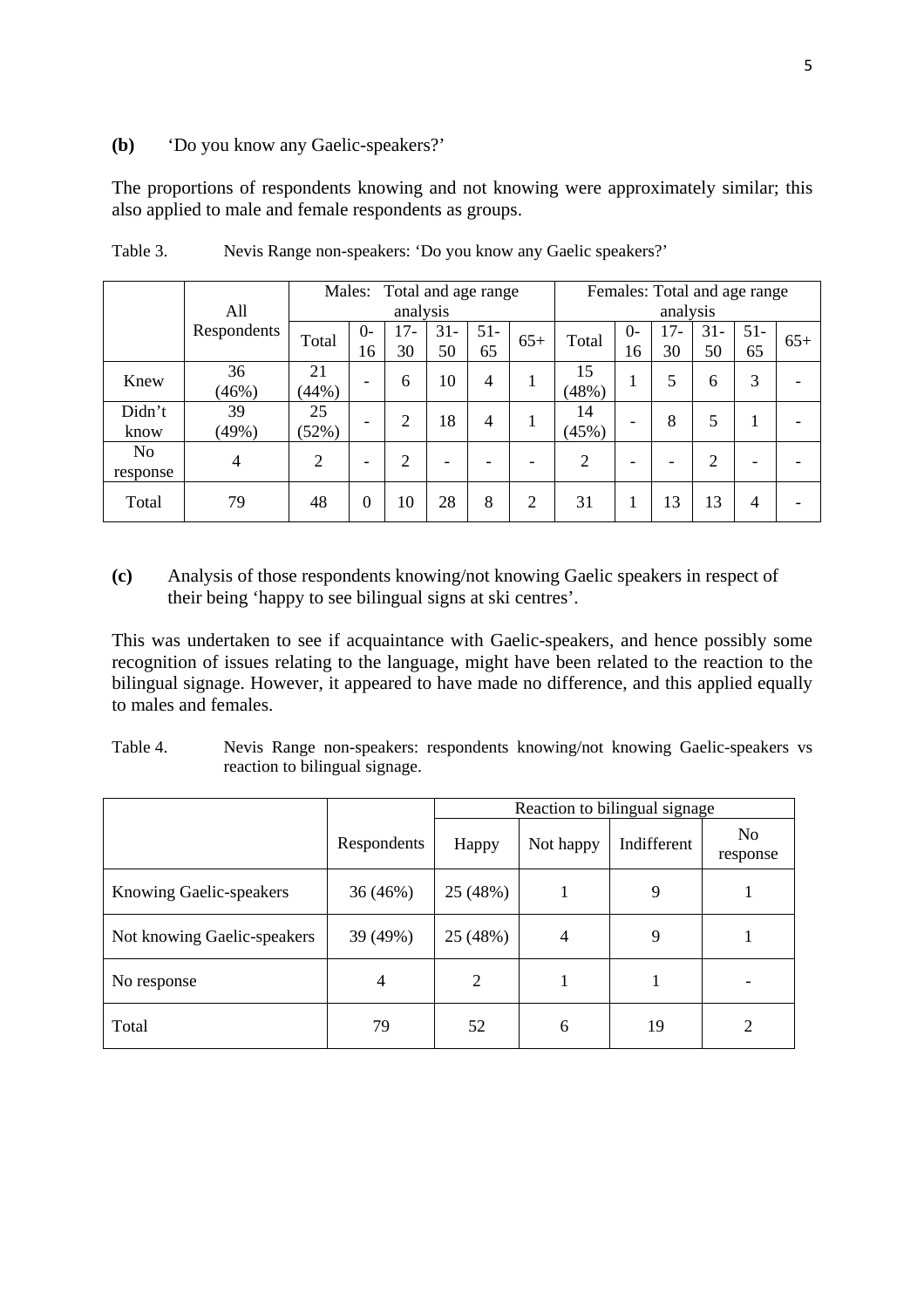#### **(d)** 'What would you think if they used English-only signs?'

Almost two thirds of respondents did not give a strong opinion either for or against the proposition: a quarter did not offer an opinion at all, and two-fifths were indifferent, with no great difference in the proportion amongst males and females. Of the remainder, those who would not have liked English-only signs outnumbered those who would have been pleased by them by a ratio of two to one. There was a greater proportion of females than males in favour of such signage, but the numbers involved were too small for this to have any significance.

|                |             | Males: Total and age range |                          |                |        |              |                          |       |                          |                | Females: Total and age range |                          |       |
|----------------|-------------|----------------------------|--------------------------|----------------|--------|--------------|--------------------------|-------|--------------------------|----------------|------------------------------|--------------------------|-------|
|                | All         |                            |                          | percentages    |        |              |                          |       |                          | percentages    |                              |                          |       |
|                | Respondents | Total                      | $\Omega$                 | 17-            | $31 -$ | $51 -$       | $65+$                    | Total | $0 -$                    | $17-$          | $31 -$                       | $51 -$                   | $65+$ |
|                |             |                            | 16                       | 30             | 50     | 65           |                          |       | 16                       | 30             | 50                           | 65                       |       |
| In favour      | 9           | $\overline{4}$             | $\overline{\phantom{a}}$ | $\overline{2}$ | 1      | 1            | $\overline{\phantom{a}}$ | 5     | $\overline{\phantom{a}}$ | 1              | 3                            | 1                        |       |
|                | $(11\%)$    |                            |                          |                |        |              |                          |       |                          |                |                              |                          |       |
| Not in         | 19          | 13                         | $\overline{\phantom{a}}$ | 3              | 6      | 3            | 1                        | 6     | $\overline{\phantom{0}}$ | 3              | $\overline{2}$               | $\mathbf{1}$             |       |
| favour         | (24%)       |                            |                          |                |        |              |                          |       |                          |                |                              |                          |       |
| Indifferent    | 31<br>(39%) | 18                         | -                        | 1              | 14     | 3            | $\overline{\phantom{0}}$ | 13    | 1                        | 7              | 5                            | $\overline{\phantom{0}}$ |       |
| N <sub>o</sub> |             |                            |                          |                |        |              |                          |       |                          |                |                              |                          |       |
| response/      | 20          | 13                         | ۰                        | 4              | 7      | $\mathbf{I}$ | 1                        | 7     | -                        | $\overline{2}$ | 3                            | $\overline{2}$           |       |
| unclear/ $n/a$ |             |                            |                          |                |        |              |                          |       |                          |                |                              |                          |       |
| Total          | 79          | 48                         | $\overline{0}$           | 10             | 28     | 8            | $\overline{2}$           | 31    | 1                        | 13             | 13                           | 4                        | 0     |

Table 5. Nevis Range non-speakers: 'What would you think if they used English-only signs?'

Comments supportive of the retention of bilingual signage mentioned heritage, culture, pride in Scottish identity and the need to encourage the use of Gaelic, in fairly equal frequency, while those of respondents who would have been content with English-only signs tended to focus on their own inability to understand Gaelic and the pointlessness of providing for a small minority who could read English signs anyway.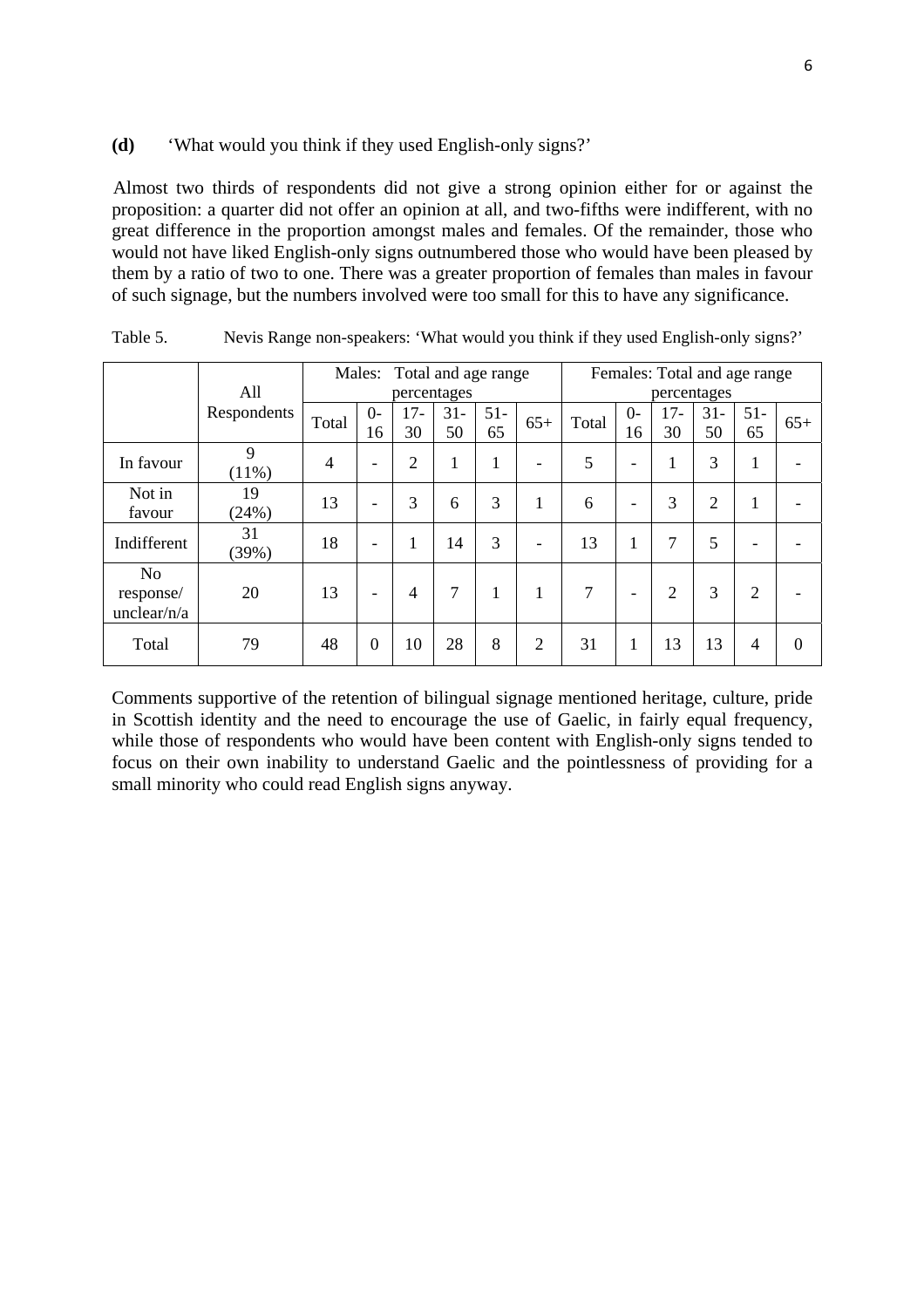**(e)** 'Did you know that all the ski centres are in areas with a Gaelic heritage?'

Just over a half of respondents did not know: this included a greater proportion amongst females (especially young females) than amongst male respondents. Just over a third, overall, did know, with the cognisant proportion amongst men being twice that amongst females.

|                 | All         | Males:      |                          | Total and age range<br>percentages |              |              |                          | Females: Total and age range<br>percentages |                          |           |              |                |          |
|-----------------|-------------|-------------|--------------------------|------------------------------------|--------------|--------------|--------------------------|---------------------------------------------|--------------------------|-----------|--------------|----------------|----------|
|                 | Respondents | Total       | $0-$<br>16               | 17-<br>30                          | $31 -$<br>50 | $51 -$<br>65 | $65+$                    | Total                                       | $O-$<br>16               | 17-<br>30 | $31 -$<br>50 | $51 -$<br>65   | $65+$    |
| Knew            | 28<br>(35%) | 21<br>(44%) | $\overline{\phantom{0}}$ | 7                                  | $\mathbf Q$  | 4            | 1                        | 7<br>(23%)                                  |                          |           | 5            | $\overline{2}$ |          |
| Did not<br>know | 43<br>(54%) | 22<br>(46%) | ۰                        |                                    | 17           | 4            | $\overline{\phantom{a}}$ | 21<br>(68%)                                 | 1                        | 10        | 8            | $\overline{2}$ |          |
| No<br>response  | 8           | 5           | $\overline{\phantom{0}}$ | $\overline{2}$                     | 2            | ۰            |                          | 3                                           | $\overline{\phantom{0}}$ | 3         | ۰            |                |          |
| Total           | 79          | 48          | 0                        | 10                                 | 28           | 8            | $\overline{2}$           | 31                                          |                          | 13        | 13           | 4              | $\Omega$ |

Table 6. Nevis Range non-speakers: 'Did you know that all the ski centres are in areas with a Gaelic heritage?'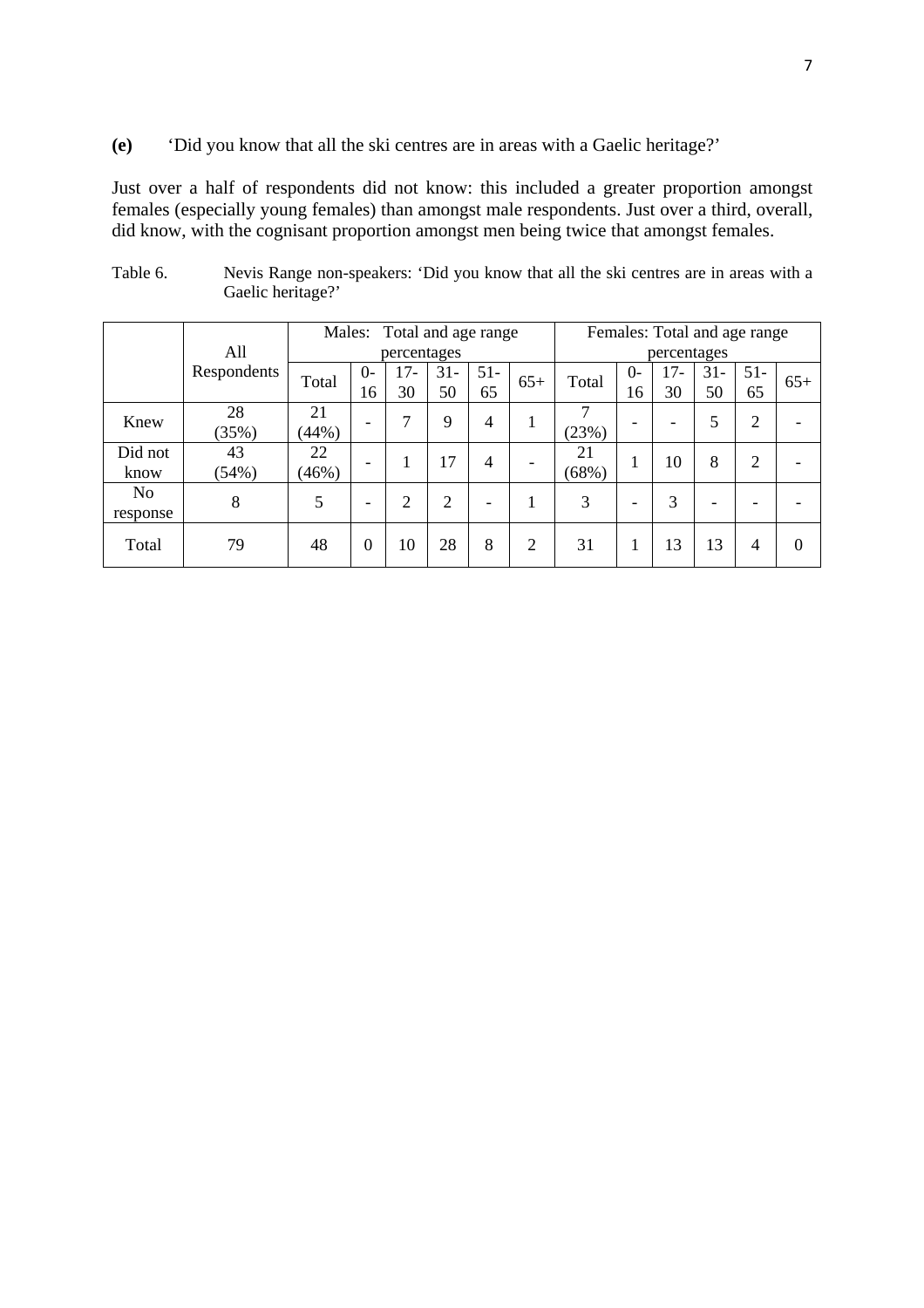**(f)** 'Do you think it is possible that the profits of an organisation can be increased by including such a feature as Gàidhlig in their marketing?'

This question was the first of two in English presented on the questionnaire alongside a single question in Gaelic. Respondents frequently gave a single answer, and in those cases it was presumed to be a response to this first question, unless the content obviously referred to the second. While this question was about a hypothetical organisation, most answers and comments appeared to refer to the ski centre in particular.

Only one in eight thought that an increase in profits was possible; two-thirds did not. The proportions - overall, male, female - show consistency. Amongst this sample, there was clear doubt about the efficacy of Gaelic as a marketing tool.

Table 7. Nevis Range non-speakers: 'Do you think it is possible that the profits of an organisation can be increased by including such a feature as Gàidhlig in their marketing?'

|                            |             |                | Males:                   |                | Total and age range |                |                          |             |                |             | Females: Total and age range |              |          |
|----------------------------|-------------|----------------|--------------------------|----------------|---------------------|----------------|--------------------------|-------------|----------------|-------------|------------------------------|--------------|----------|
|                            | All         |                | percentages              |                |                     |                |                          |             |                | percentages |                              |              |          |
|                            | Respondents | Total          | $O -$<br>16              | $17-$<br>30    | $31 -$<br>50        | $51-$<br>65    | $65+$                    | Total       | $\Omega$<br>16 | $17-$<br>30 | $31 -$<br>50                 | $51 -$<br>65 | $65+$    |
| Yes                        | 10(13%)     | 6<br>(13%)     | $\overline{\phantom{0}}$ | $\overline{2}$ | $\overline{2}$      | $\overline{c}$ | $\overline{\phantom{0}}$ | 4<br>(13%)  | -              | 2           | $\overline{2}$               | ۰            |          |
| N <sub>o</sub>             | 52 (66%)    | 32<br>$(60\%)$ | $\overline{\phantom{0}}$ | 6              | 21                  | 4              | 1                        | 20<br>(65%) | $\mathbf 1$    | 7           | 8                            | 4            |          |
| N <sub>o</sub><br>response | 17 (22%)    | 10<br>(21%)    | $\overline{\phantom{0}}$ | $\overline{2}$ | 5                   | $\overline{2}$ | $\bf{I}$                 | 7<br>(23%)  |                | 4           | 3                            | -            |          |
| Total                      | 79          | 48             | $\overline{0}$           | 10             | 28                  | 8              | 2                        | 31          |                | 13          | 13                           | 4            | $\theta$ |

Amongst appended comments, the most frequent - although not very frequent - reasons given for a possible increase in profits were the interest which Gaelic might have for tourists, and the loyalty it might induce in Gaelic-speakers. There were only two relevant comments by respondents who doubted the possibility of an effect on profits: 'not really' and 'if you can't read it you don't notice it'.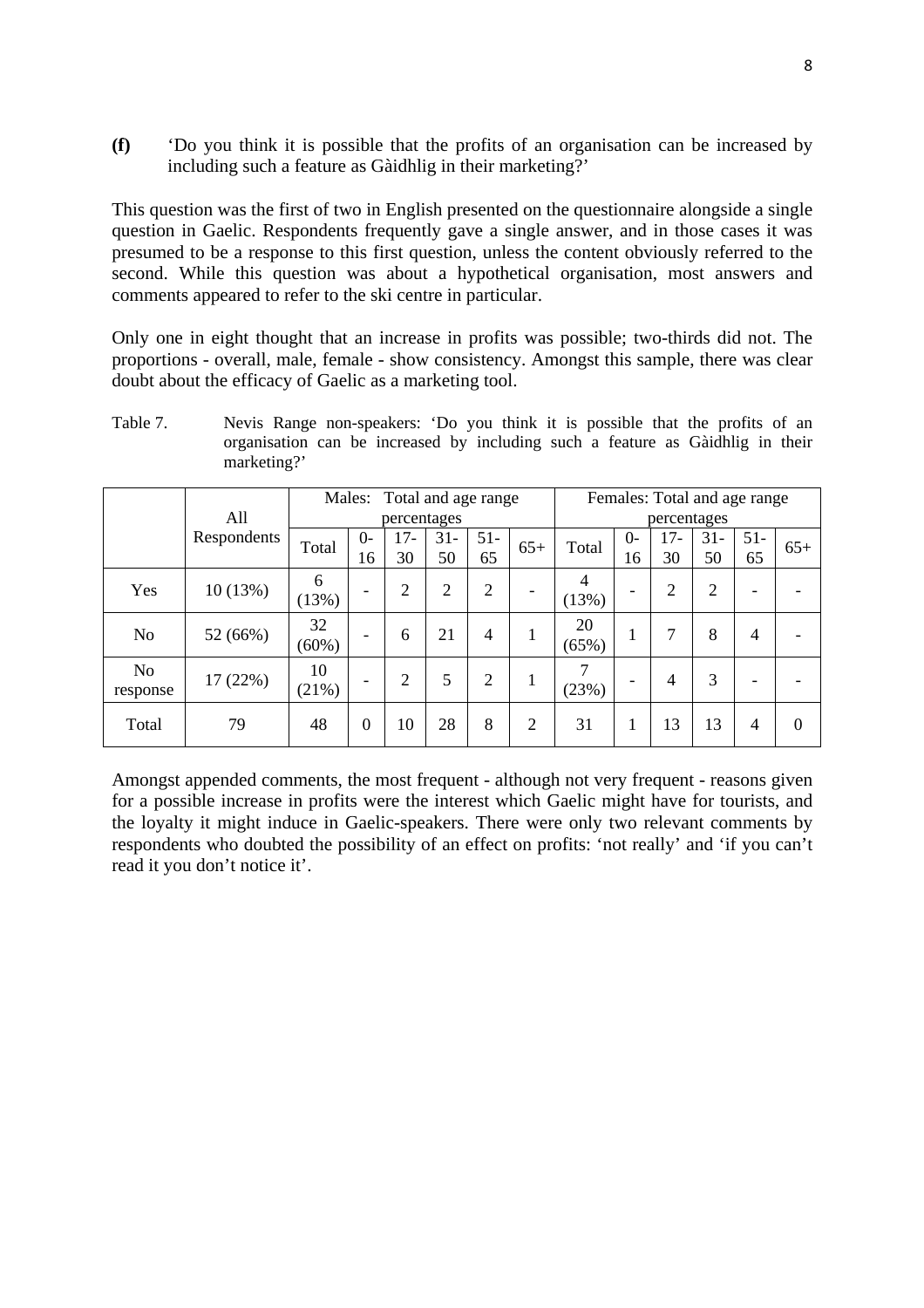**(g)** (With regard to the use of Gaelic in an organisation's marketing): 'Does it encourage you to spend more money?'

Further to the explanation in (f) above, this was the second English question about the use of Gaelic in marketing. The large 'no response' number shown here is due, in many instances, to one answer having been given for both questions, and in the absence of clear evidence it was presumed to refer to the first question rather than this second one.

A quarter of the respondents gave an identifiable reply to this question, and all rejected the idea that the use of Gaelic would encourage them to spend more.

|                            |             |       |                          |                |       | Males: Total and age range |                          | Females: Total and age range |                          |       |             |        |       |
|----------------------------|-------------|-------|--------------------------|----------------|-------|----------------------------|--------------------------|------------------------------|--------------------------|-------|-------------|--------|-------|
|                            | All         |       |                          | percentages    |       |                            |                          |                              |                          |       | percentages |        |       |
|                            | Respondents |       | $0-$                     | $17-$          | $31-$ | $51-$                      |                          | Total                        | $0-$                     | $17-$ | $31 -$      | $51 -$ |       |
|                            |             | Total | 16                       | 30             | 50    | 65                         | $65+$                    |                              | 16                       | 30    | 50          | 65     | $65+$ |
| Yes                        |             |       |                          |                |       |                            |                          |                              |                          |       |             |        |       |
| N <sub>0</sub>             | 21          | 14    | $\overline{\phantom{0}}$ | $\overline{4}$ | 8     | 2                          | $\overline{\phantom{0}}$ | 7                            | $\overline{\phantom{0}}$ | 2     | 4           |        |       |
| N <sub>o</sub><br>response | 58          | 34    | -                        | 6              | 20    | 6                          | $\overline{2}$           | 24                           | 1                        | 11    | $\mathbf Q$ | 3      |       |
| Total                      | 79          | 48    | $\boldsymbol{0}$         | 10             | 28    | 8                          | $\overline{2}$           | 31                           |                          | 13    | 13          | 4      |       |

Table 8. Nevis Range non-speakers (w.r. t. the use of Gaelic in an organisation's marketing): 'Does it encourage you to spend more money?'

In supplementary comments, a few supposed that tourists might spend more because of an interest in heritage. Respondents' reasons for not doing so focused on disbelief in a connection between their own spending habits and display or use of a language they didn't understand.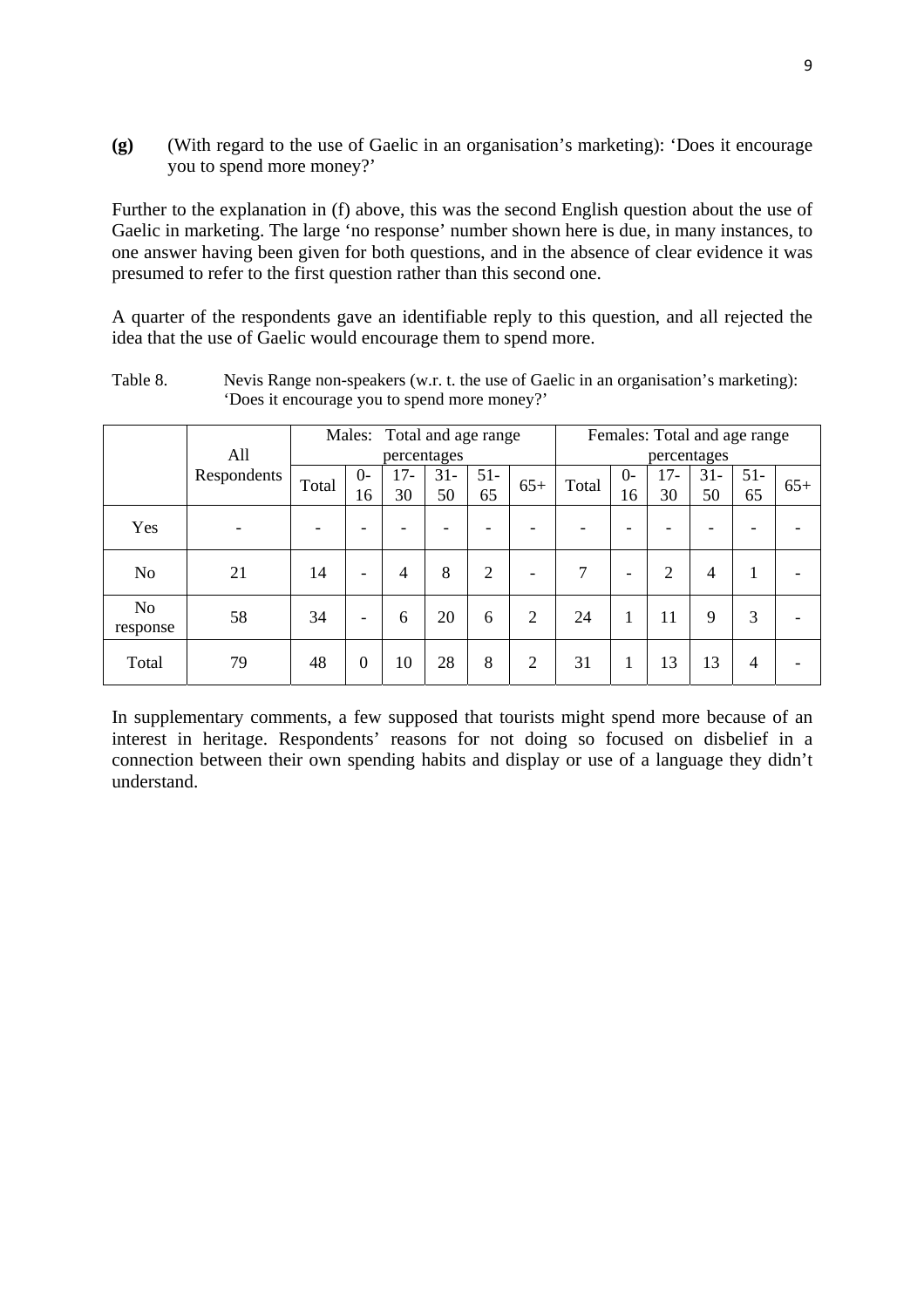**(h)** 'Do you think more Gaelic should be used in this way?'

The results show that close to a half of these respondents (a slightly greater proportion amongst males than amongst females) were in favour, with 34% being unreservedly positive. Others in this supportive group expressed some reservations in supplementary comments, e.g. Gaelic should be used in one way but not in another. About a fifth, overall, didn't want any extension of the use of Gaelic.

|                            |             |             | Total and age range<br>Males: |                |                |                |                |                         |                          |                          | Females: Total and age range |                |                |
|----------------------------|-------------|-------------|-------------------------------|----------------|----------------|----------------|----------------|-------------------------|--------------------------|--------------------------|------------------------------|----------------|----------------|
|                            | All         |             |                               | percentages    |                |                |                |                         |                          | percentages              |                              |                |                |
|                            | Respondents | Total       | $0-$<br>16                    | $17-$<br>30    | $31 -$<br>50   | $51-$<br>65    | $65+$          | Total                   | $0-$<br>16               | $17-$<br>30              | $31 -$<br>50                 | $51-$<br>65    | $65+$          |
| Yes                        | 27 (34%)    | 17<br>(35%) | ۰                             | $\overline{4}$ | 9              | 3              | 1              | 10<br>(32%)             | -                        | 5                        | 4                            | $\mathbf{1}$   |                |
| Yes,<br>qualified          | 10(13%)     | 7<br>(15%)  | $\overline{\phantom{0}}$      | 1              | 3              | 3              |                | 3<br>$(10\%)$           | -                        | $\overline{\phantom{0}}$ | $\overline{2}$               | $\mathbf{1}$   |                |
| N <sub>o</sub>             | 17 (22%)    | 10<br>(21%) | $\qquad \qquad$               | 3              | $\overline{7}$ |                |                | 7<br>(23%)              | $\overline{\phantom{0}}$ | 3                        | $\overline{4}$               | ۰              |                |
| Indifferent                | 11 (14%)    | 7<br>(15%)  | $\overline{\phantom{0}}$      | $\mathbf{1}$   | 6              |                |                | $\overline{4}$<br>(13%) | -                        | $\overline{2}$           | $\overline{2}$               |                |                |
| N <sub>o</sub><br>response | 14          | 7           | $\qquad \qquad$               | 1              | 3              | $\overline{2}$ | 1              | $\overline{7}$          | $\mathbf{1}$             | 3                        | 1                            | $\overline{2}$ |                |
| Total                      | 79          | 48          | $\overline{0}$                | 10             | 28             | 8              | $\overline{2}$ | 31                      | $\mathbf{1}$             | 13                       | 13                           | $\overline{4}$ | $\overline{0}$ |

Table 9. Nevis Range non-speakers: 'Do you think that more Gaelic should be used in this way?'